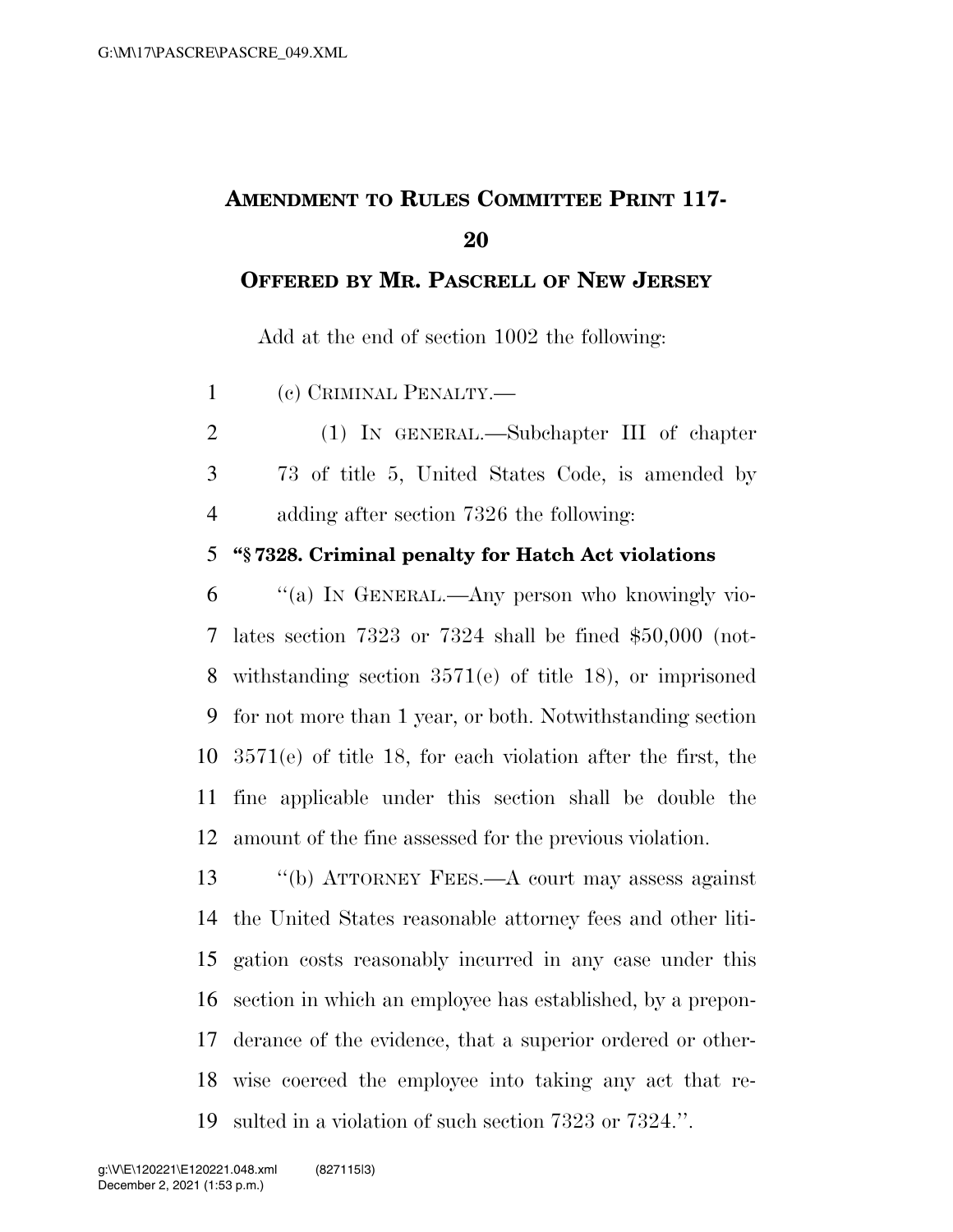$\mathfrak{D}$ 

 (2) CLERICAL AMENDMENT.—The table of sec- tions of such subchapter is amended by inserting after the item relating to section 7326 the following: ''7328. Criminal penalty for Hatch Act violations.''.

 (3) TRAINING.—After an individual's first viola- tion of section 7323 or 7324 of title 5, United States Code, such individual shall be provided train- ing by the employing agency on how to avoid subse-quent violations of either such section.

Insert after section 1002 the following:

## **SEC. 1003. DISCLOSURE OF HATCH ACT INVESTIGATIONS FOR CERTAIN POLITICAL EMPLOYEES.**

 Section 1216 of title 5, United States Code, is amended by adding at the end the following:

 $\cdot$  "(d)(1) With respect to any investigation of an alle- gation of prohibited activity under subsection (a)(1) against a political employee, not later than 14 days after the Special Counsel makes a final determination under such investigation with respect to whether a violation oc-curred, the Special Counsel shall—

 ''(A) publish, on the Office of Special Counsel's website, such determination and a report on that de-termination; and

22 "(B) submit such report to the Committee on Oversight and Reform of the House of Representa-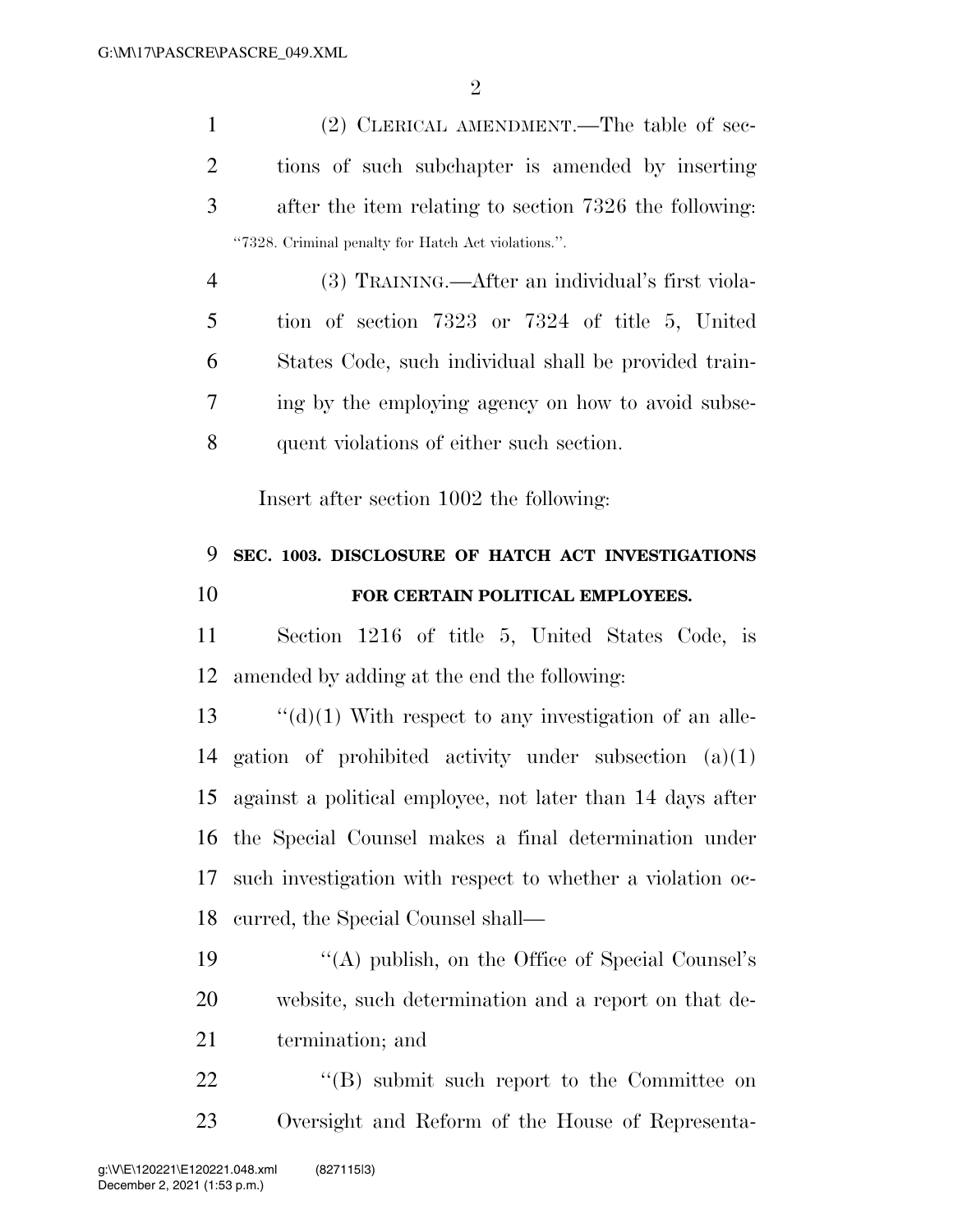tives and the Committee on Homeland Security and Governmental Affairs of the Senate.

 ''(2) In this subsection, the term 'political employee' means any individual occupying any of the following posi- tions in the executive branch of Government (including an individual carrying out the duties of a position described in paragraph (1) in an acting capacity):

 ''(A) Any position required to be filled by an appointment by the President by and with the advice and consent of the Senate.

 ''(B) Any position in the executive branch of the Government of a confidential or policy-deter- mining character under schedule C of subpart C of part 213 of title 5, Code of Federal Regulations.

 ''(C) Any position in or under the Executive Of-fice of the President.

 ''(D) Any position in or under the Office of the Vice President.

 ''(E) Any position in the Senior Executive Serv- ice that is not a career appointee, a limited term ap- pointee, or a limited emergency appointee (as those 22 terms are defined in section  $3132(a)$ .".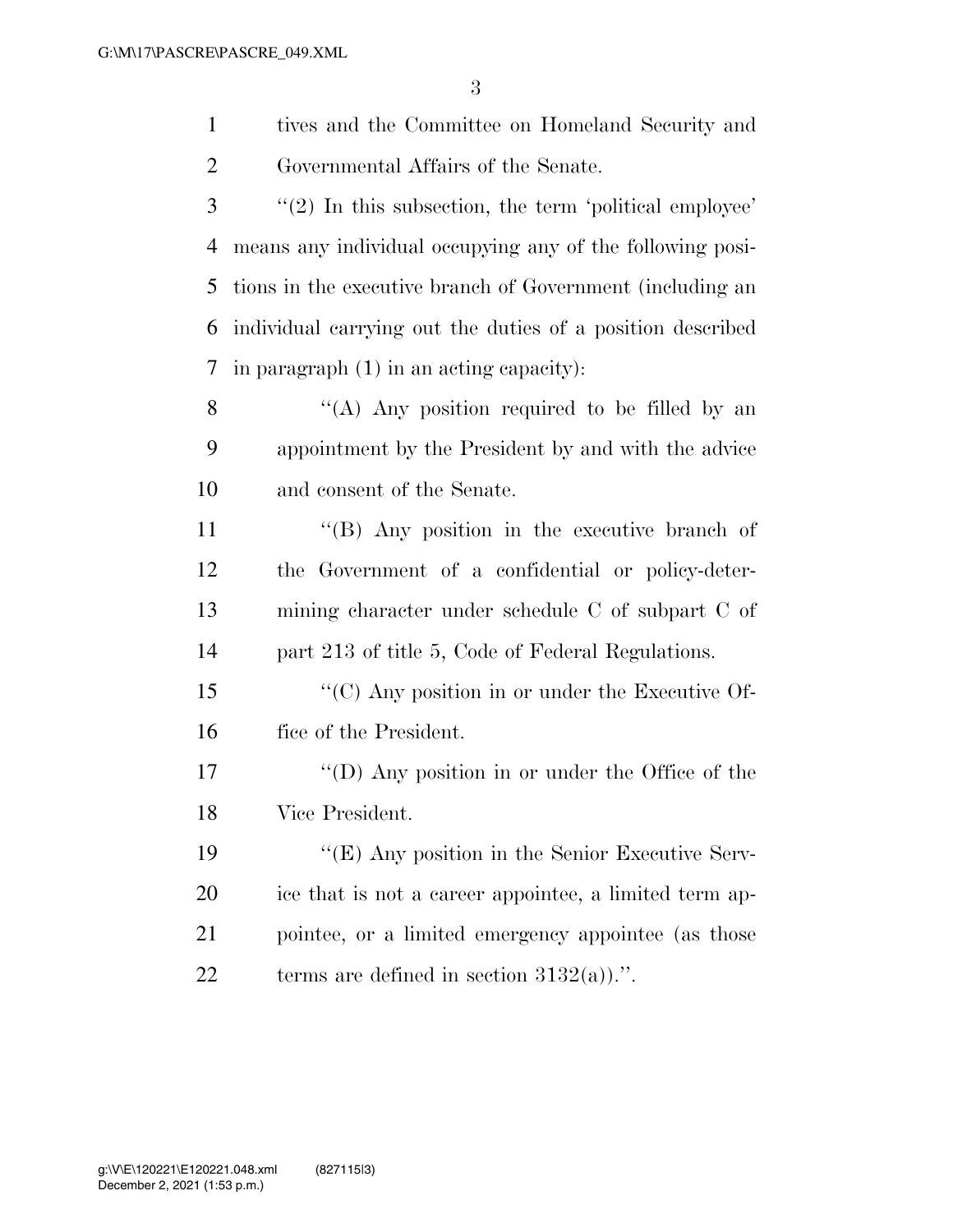## **SEC. 1004. CLARIFICATION ON CANDIDATES VISITING FED-ERAL PROPERTY.**

 (a) IN GENERAL.—Section 7323 of title 5, United States Code, is amended by adding at the end the fol-lowing:

 ''(d) Nothing in this section or section 7324 shall be construed to prohibit an employee from allowing a Mem- ber of Congress or any other elected official from visiting Federal facilities for an official purpose, including receiv-ing briefings, tours, or other official information.''.

 (b) TECHNICAL AND CONFORMING AMENDMENTS.— Such section 7323 is further amended—

13 (1) in subsection (a)(1), by striking "his" and inserting ''the employee's''; and

15 (2) in subsection  $(c)$ —

 (A) by striking ''he'' and inserting ''the employee''; and

 (B) by striking ''his'' and inserting ''the employee's''.

 **SEC. 1005. APPLYING HATCH ACT TO PRESIDENT AND VICE PRESIDENT WHILE ON FEDERAL PROPERTY.** 

 (a) IN GENERAL.—Subchapter III of chapter 73 of title 5, United States Code, as amended by section 1002(c), is further amended by redesignating section 7326 as section 7327 and by inserting after section 7325 the following: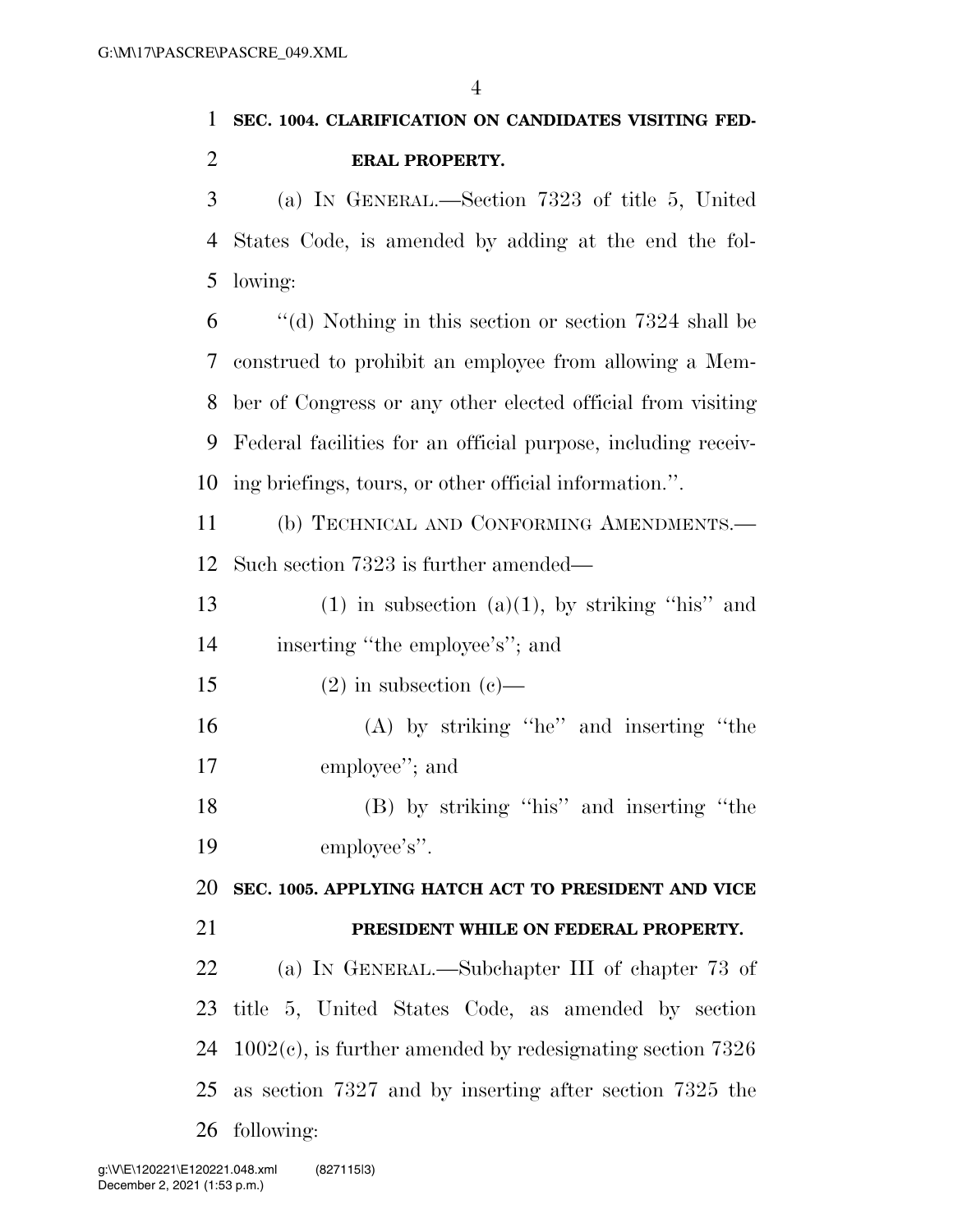# **''§ 7326. Limitations on political activity of president and vice president while on White House grounds**

 ''Notwithstanding section 7322(1), the prohibitions on political activity under section 7323(a) and section 7324 shall apply to the President and Vice President while the President and Vice President are on or in any part of the White House and White House grounds that is reg-ularly used in the discharge of official duties.''.

 (b) CLERICAL AMENDMENT.—The table of sections 11 of such subchapter, as amended by section  $1002(c)$ , is fruther amended by striking the item relating to section 7326 and inserting the following:

''7326. Limitations on political activity of President and Vice President while on Federal property ''7327. Penalties''.

 **SEC. 1006. GRANTING THE OFFICE OF SPECIAL COUNSEL RULEMAKING AUTHORITY.** 

 Notwithstanding any other law, rule, or regulation, the Office of Special Counsel shall have exclusive authority to promulgate regulations with respect to authority grant-ed to the Office under the Hatch Act.

### **SEC. 1007. GREATER ACCOUNTABILITY FOR POLITICAL AP-**

**POINTEES.** 

 Section 1204(c) of title 5, United States Code, is amended by adding at the end the following: ''Notwith-standing the previous sentences, in the case of contumacy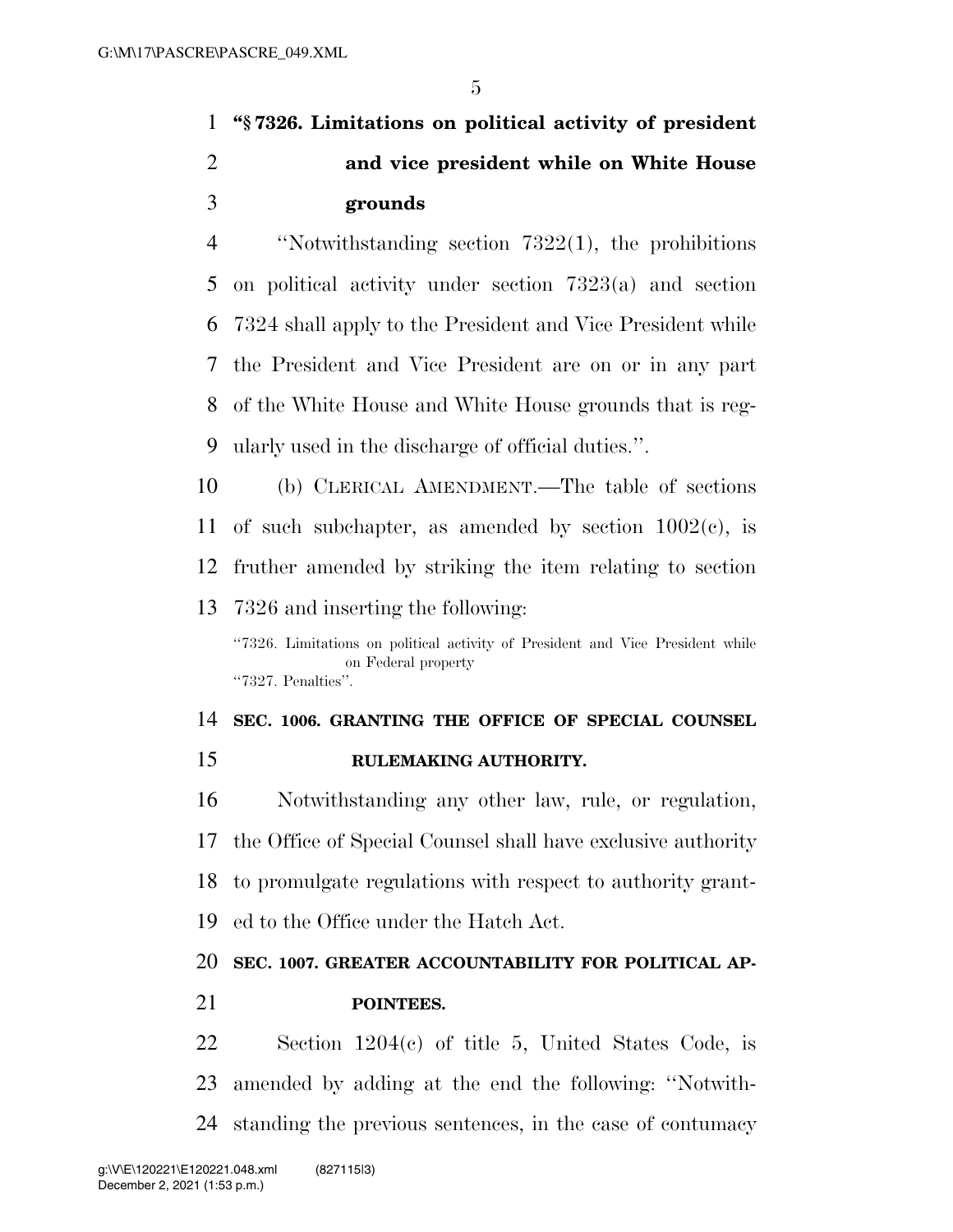or failure by an individual to obey a subpoena issued under 2 subsection  $(b)(2)(A)$  or section 1214(b) with respect to an investigation into any violation of section 7323 or 7324, the Board may issue an order requiring that individual to appear at any designated place to testify or to produce documentary or other evidence.''.''.

## **SEC. 1008. INVESTIGATING FORMER POLITICAL EMPLOY-EES.**

 Notwithstanding any other provision of law, the Of- fice of Special Counsel may continue an investigation of a violation of section 7323 or 7324 of title 5, United States Code, of an individual who is a former employee but only if such investigation commenced while the indi- vidual was an employee. In this section, the term ''em- ployee'' has the meaning given that term in section 7322(1) of such title.

## **SEC. 1009. GAO REVIEW OF REIMBURSABLE POLITICAL EVENTS.**

 Not later than 60 days after the date of enactment of this Act, the Comptroller General shall submit to Con- gress a report on reimbursable political events held at the White House or on the White House grounds during the period beginning on January 1, 1997, and ending on the date of enactment of this Act. Such report shall include the following: